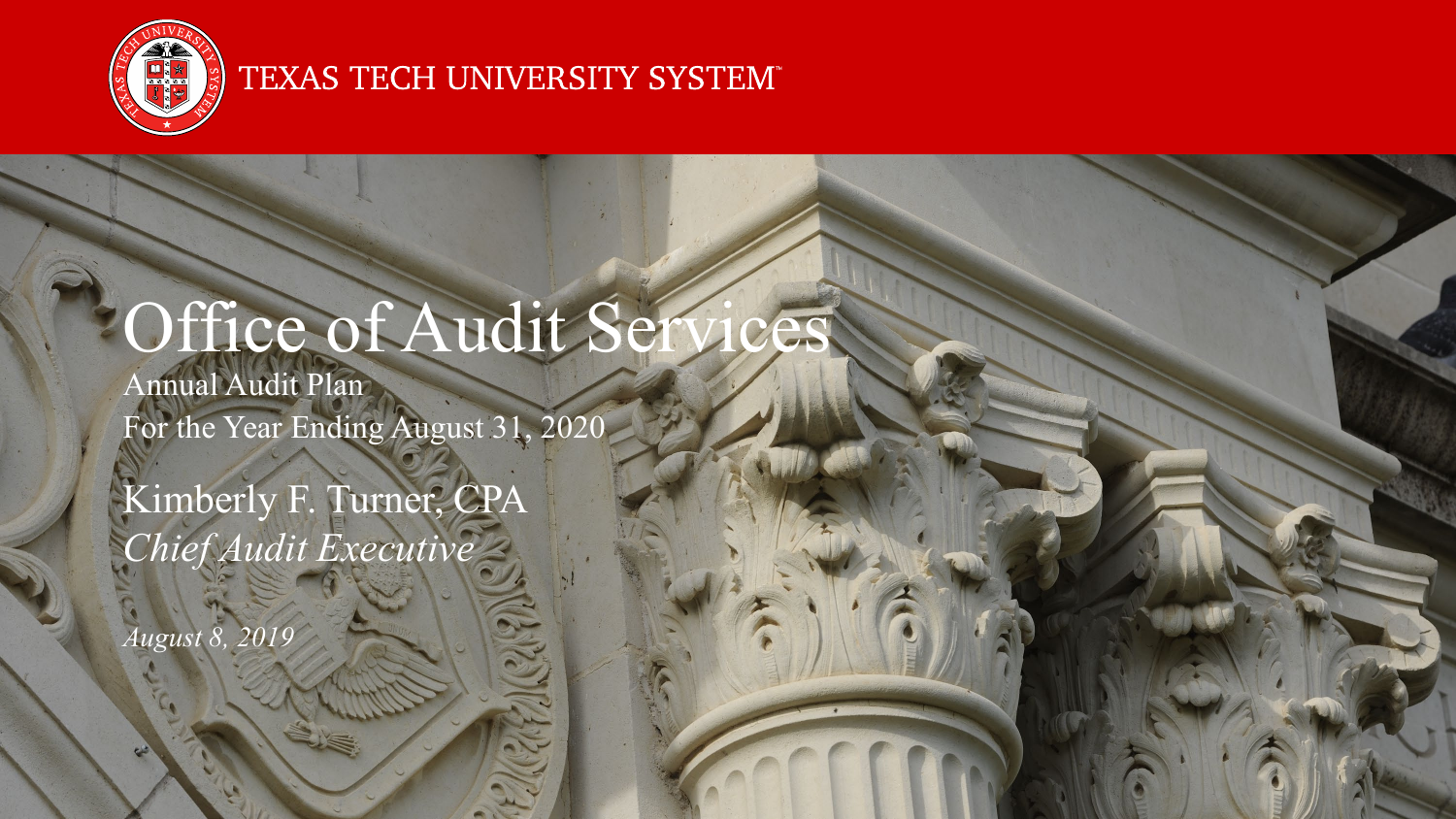## Table of Contents



| <b>Transmittal Letter</b>      |           |
|--------------------------------|-----------|
| <b>Mission Statement</b>       | 4         |
| <b>Quality Assurance</b>       | 5         |
| Performance Measures           | 6         |
| <b>Risk Assessment Process</b> | 7         |
| Allocation of Time             | 8         |
| <b>Planned Engagements</b>     | $9 - 13$  |
| Nature of Work                 | $14 - 15$ |
| <b>Audit Process</b>           | $16 - 17$ |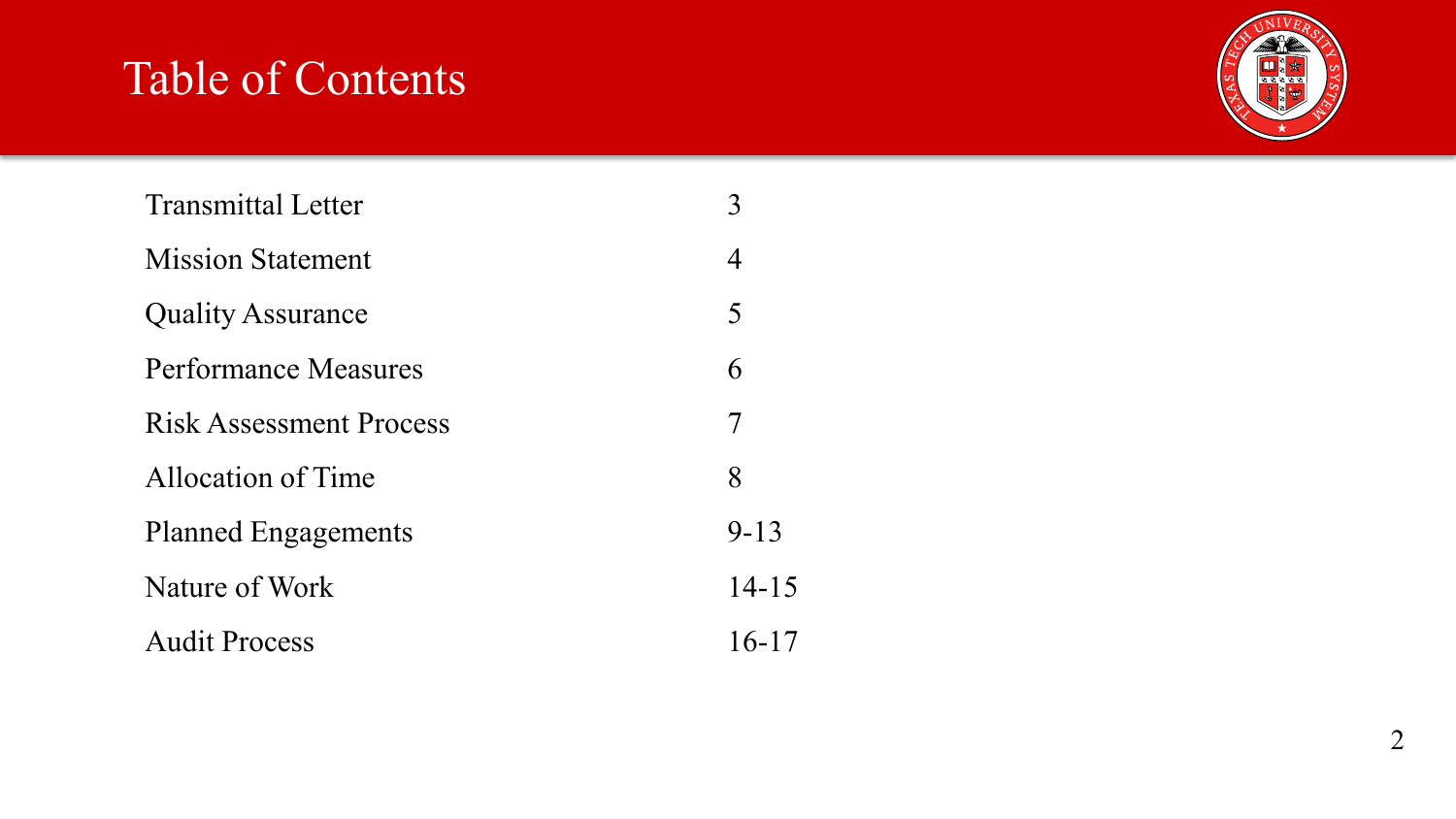## Transmittal Letter



August 8, 2019

Mr. Ronnie Hammonds Audit Committee Chair, Texas Tech University System Board of Regents

We are pleased to submit the annual plan of the Office of Audit Services of Texas Tech University System for the year ending August 31, 2020. The plan includes audits that are required by statute or administrative policy, assistance required by external auditors, audits that are currently in progress, and planned engagements based on our assessment of risk. We have scheduled almost thirty percent of our time for assisting management with additional requests, special investigations, follow-up on implementation of prior audit recommendations, and other value-added work.

We appreciate the support you offer us in the performance of our responsibilities and formally request that you approve this plan.

Sincerely,

Kimberly F. Turner, CPA

Chief Audit Executive Approved by: *Ronnie Hammonds* August 8, 2019 Mr. Ronnie Hammonds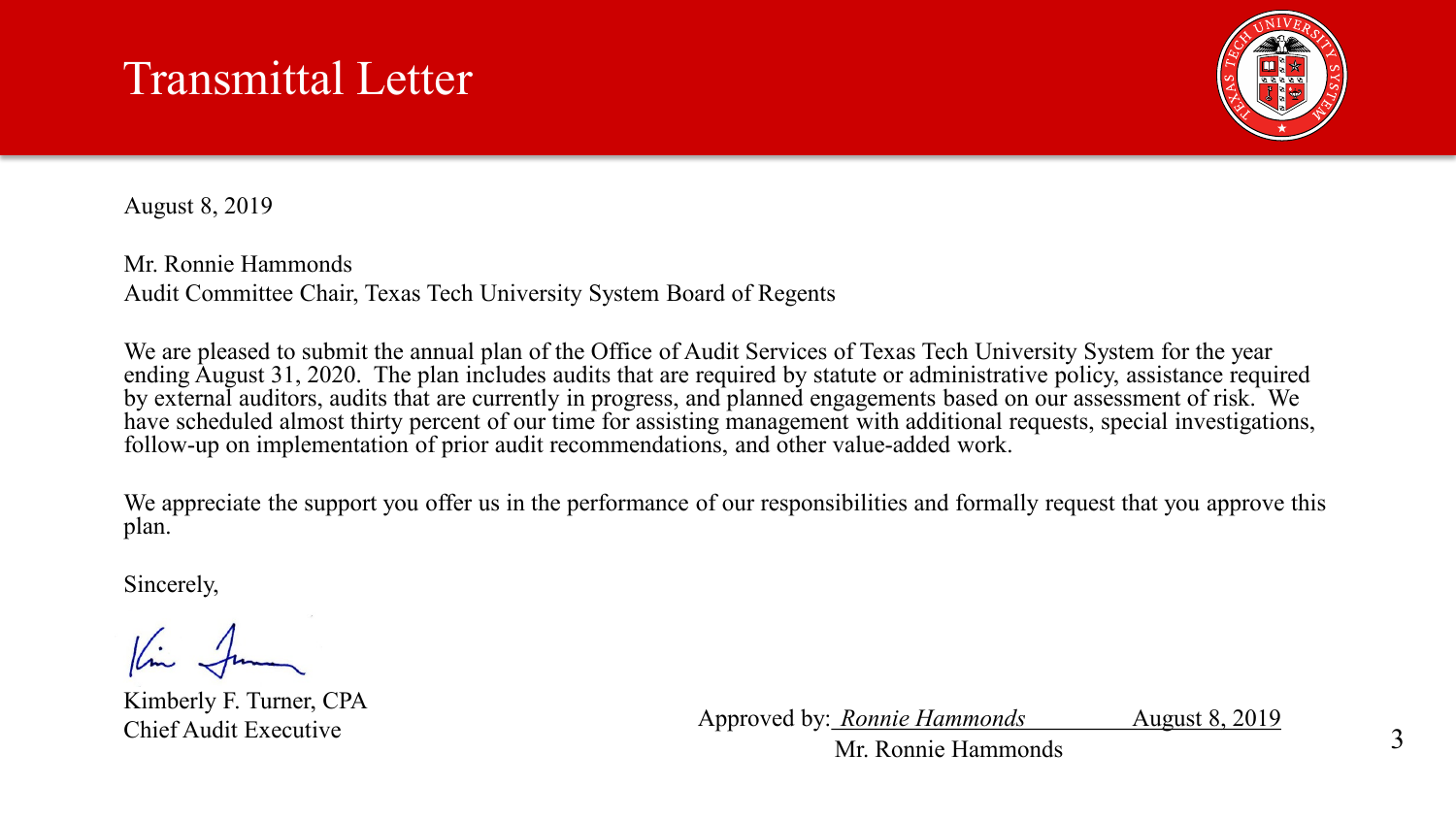

The mission of the Office of Audit Services is to enhance and protect organizational value by providing risk-based and objective assurance, advice, and insight.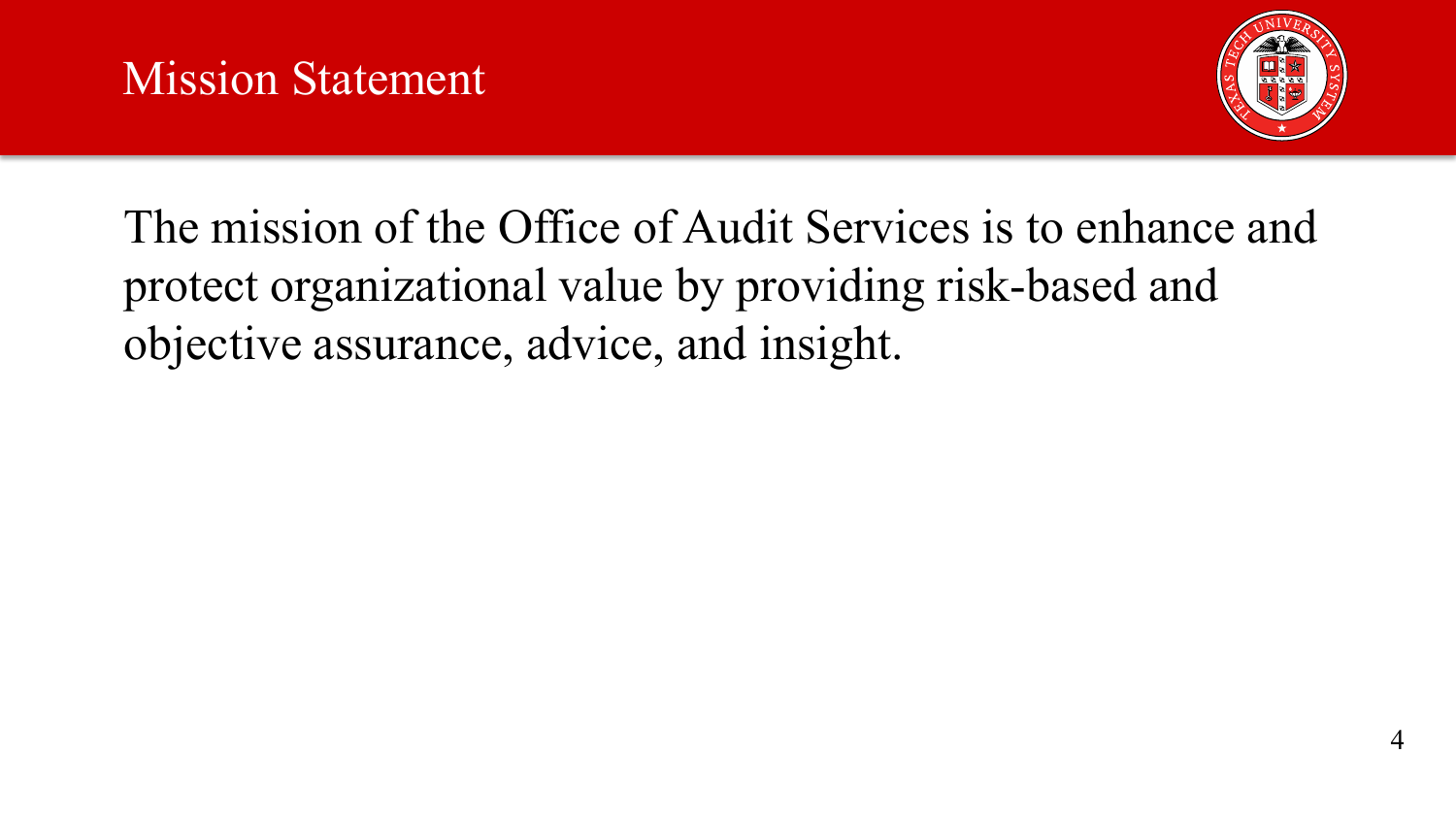

We have instituted a continuous quality improvement control effort as required by internal audit standards. We evaluate the quality of our services by

- completing a self-assessment questionnaire at the end of each engagement;
- measuring our performance against predetermined benchmarks that encourage excellence;
- surveying our clients regarding their level of satisfaction with the services we have provided;
- completing an annual assessment of our quality assurance program as required by generally accepted government auditing standards;
- completing a periodic self-evaluation of our office's operations to gauge compliance with internal audit standards; and
- submitting to periodic assessment by external peer review teams comprised of experienced higher education audit professionals.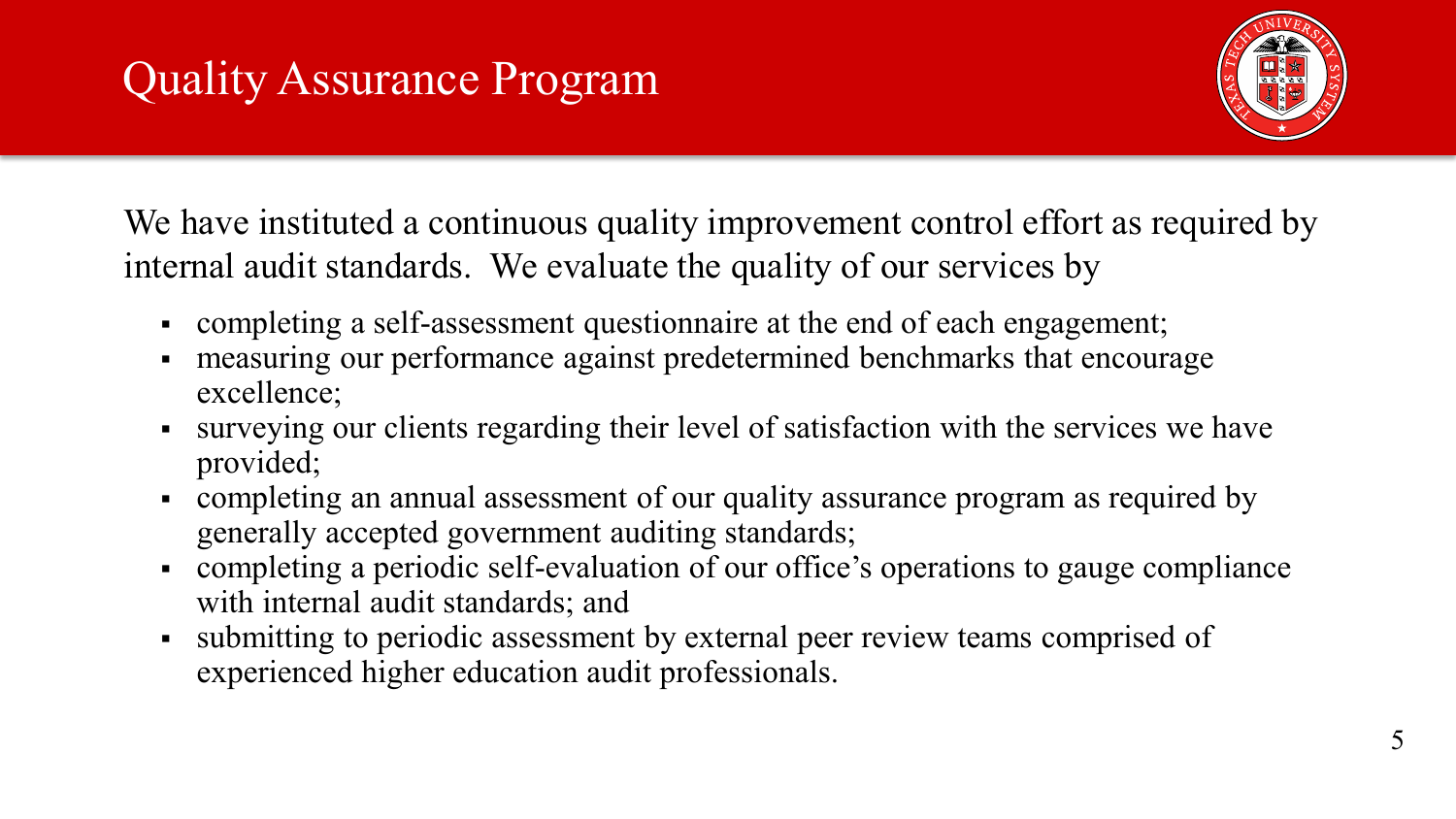

The staff members of the Office of Audit Services developed goals to encourage excellence and promote accountability. To measure our achievement of those goals, we developed a series of performance measures. We analyze our progress quarterly related to our overall goals by reviewing the achievement of the following performance measures.

- Ensure the annual risk assessment process identifies significant risks and our audit work helps mitigate those risks.
- Complete engagements outlined in the annual audit plan to cover risks identified in the risk assessment.
- Achieve superior client satisfaction.
- Achieve time budgets and internally and externally imposed engagement deadlines.
- **Effectively utilize resources.**
- Effectively and timely complete the audit process.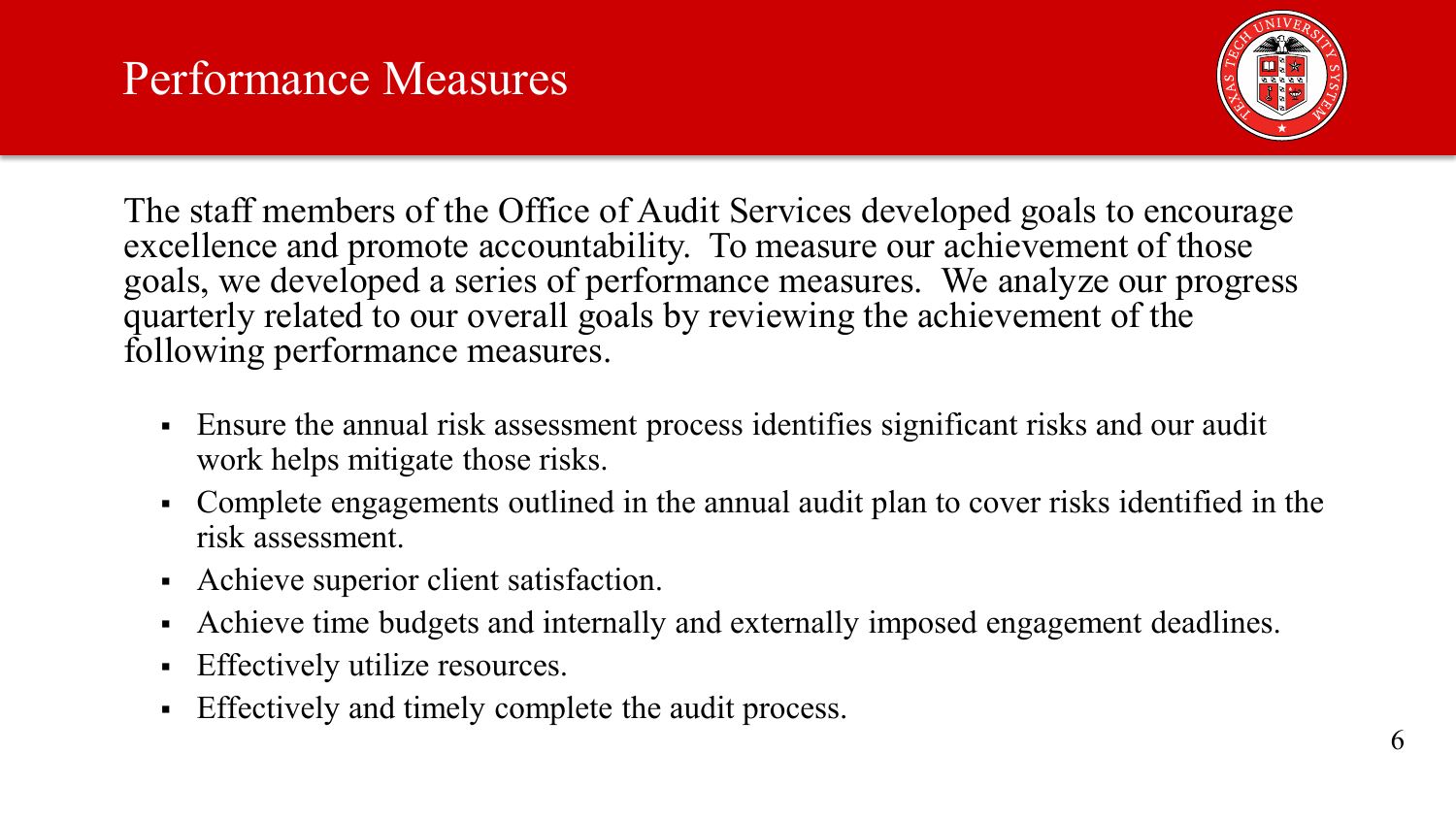## Risk Assessment Process



7

The Office of Audit Services allocates its resources in a manner that is consistent with the mission and goals of Texas Tech University System and its components. In accordance with the Texas Internal Auditing Act (V.T.C.A., Government Code, §2102.005), we have prepared this audit plan based on the results of a formal risk assessment process.

The risk assessment process undertaken to prepare this annual plan was multi-layered. First, the Texas Tech University System and its institutions are in the early stages of implementing a formal Enterprise Risk Management (ERM) program. In conjunction with this program, management of Texas Tech University System, Texas Tech University, Texas Tech University Health Sciences Center, Angelo State University, and Texas Tech University Health Sciences Center El Paso, respectively, provided risk information related to strategic goals and operational processes of the institutions.

Our office also provided input into the risk assessment process for the components of Texas Tech based on individual interviews with senior level officials, institutional knowledge, information from past audit and management advisory engagements, and knowledge of nationwide trends and occurrences in higher education and academic healthcare.

The result of these assessments was the identification of strategic, financial, operational, compliance, reputational, and environmental risks facing each institution. In the development of this annual plan, we considered the most significant risks and included audits and other engagements that could reduce the likelihood or impact of the risks and/or assist in clarifying risks at a more granular level.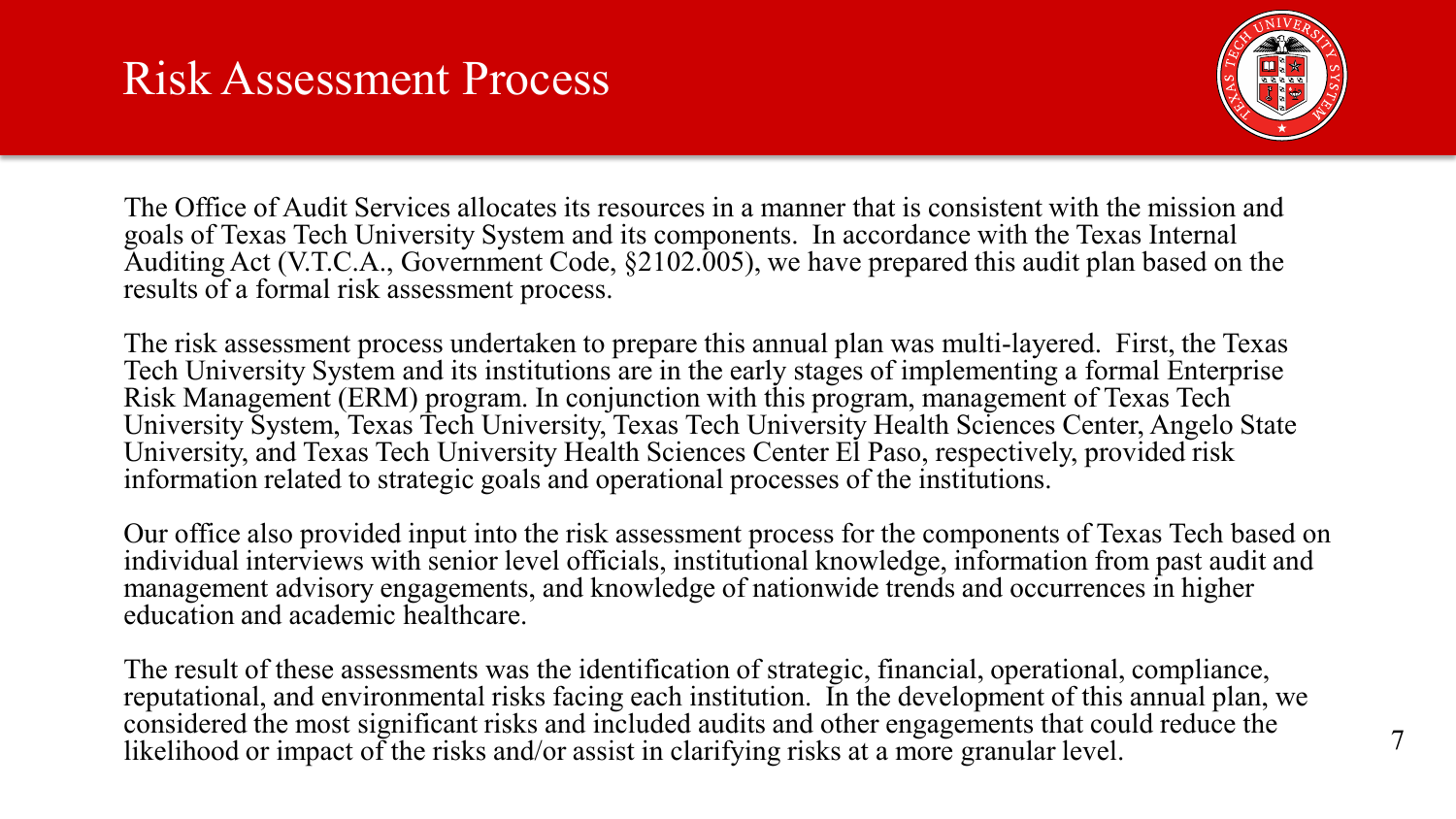

Our staff consists of 17 audit professionals. After consideration of estimated time for staff meetings, continuing professional education, holidays, and annual leave, we determined our allocable chargeable time to be approximately 20,500 hours.

Of this time, approximately 2,000 hours will be dedicated to performing required audits, assisting external auditors, and completing other mandatory projects. Additionally,  $2,700$  audit hours are needed to complete engagements from the fiscal year 2019 annual audit plan that are in progress at year-end. We have set aside  $\dot{2}8$  percent of total chargeable time (approximately 5,800 hours) for unscheduled projects and other value-added work, including board and management requests, investigations, service to the profession, institutional committee service, follow-up on prior audits, and special projects. The remaining 10,000 audit hours have been allocated to the projects determined through the risk assessment process. The risk-based engagements as well as the required audits are listed on pages 9-13.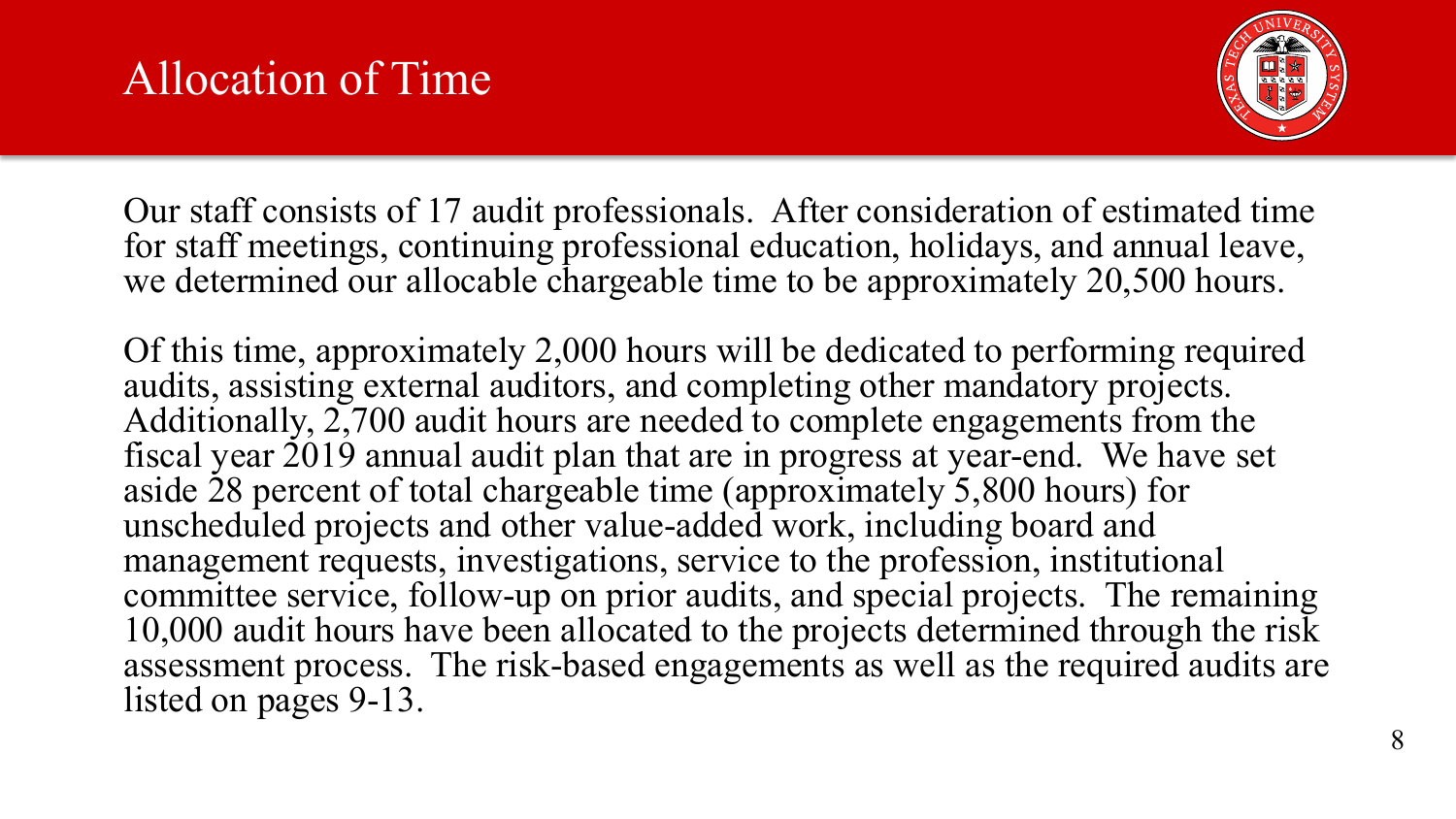## Planned Engagements



Texas Tech University System and Components

CPRIT Grant Funds External Audit Contracting and Procurement Processes Compliance Benefits Proportional by Fund Compliance Texas Tech Foundation, Inc. Financial Statements External Audit Regents, Chancellor, and Presidents Travel and Other Expenses External Audit Office of Audit Services Annual Report Compliance Office of Audit Services Annual Plan Compliance Office of Audit Services Quality Assurance Activities Review Compliance Clery Act Reporting Processes Compliance State Auditor's Office, THECB, and Comptroller's Office Misc. Projects External Audit Construction Project Audits External Audit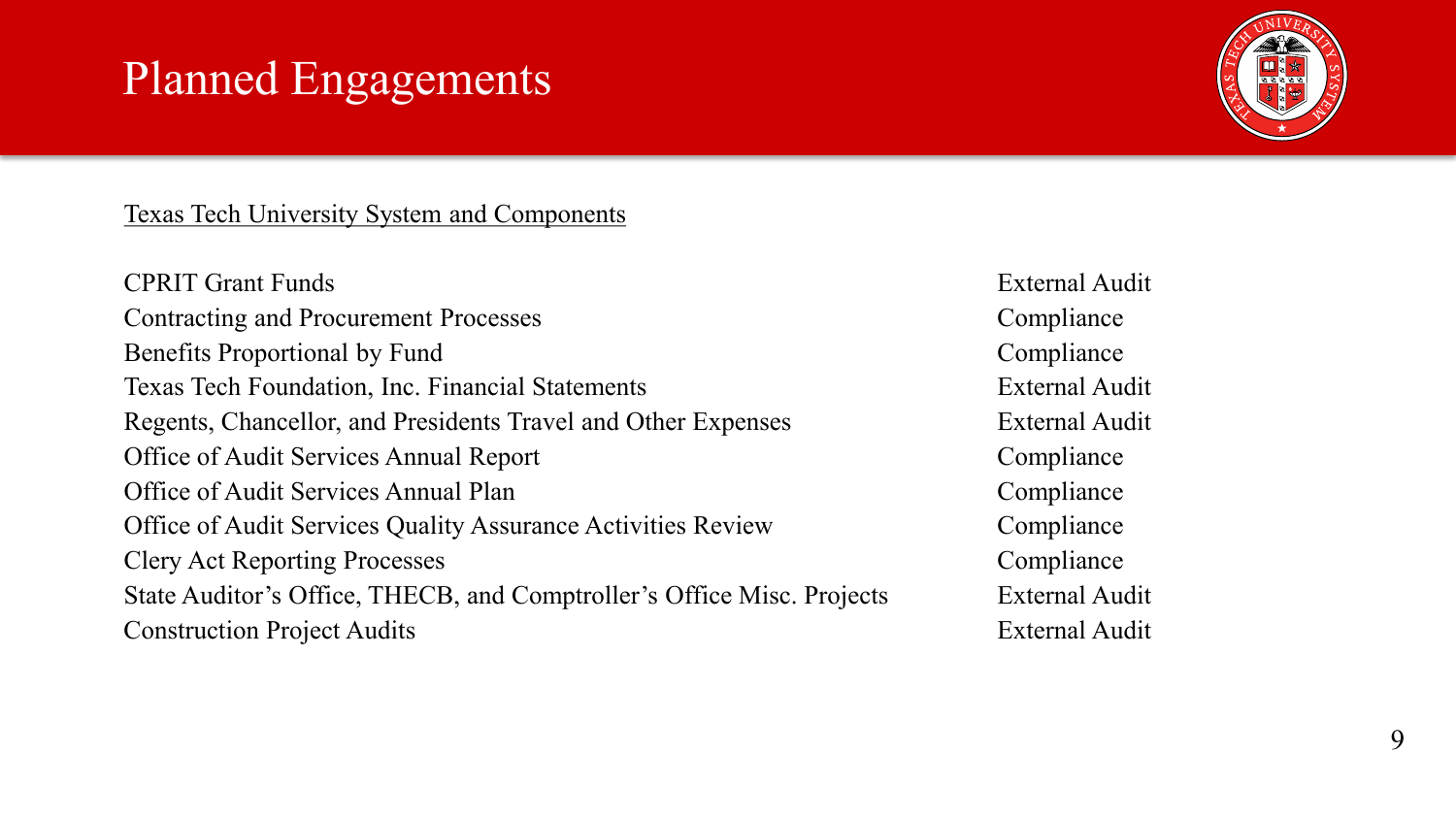#### Texas Tech University

Student Financial Aid **External Audit** External Audit Endowment Spending Accounts Financial/Compliance Financial/Compliance College Reserve Balances Financial TAC 202 Information Technology Controls Compliance IT/Controls/Compliance Parking Services Financial/IT Advising Processes Operational/IT Intercollegiate Athletics Compliance Operational/Compliance Certified Cost Rehabilitation Report – Weeks Hall Compliance University Libraries Financial/Operational UIL Office Financial/Controls Athletics Financial Agreed-Upon Procedures **External Audit** External Audit Texas Tech Public Media Financial Statements External Audit Joint Admission Medical Program Grants Compliance Football Attendance Certification Compliance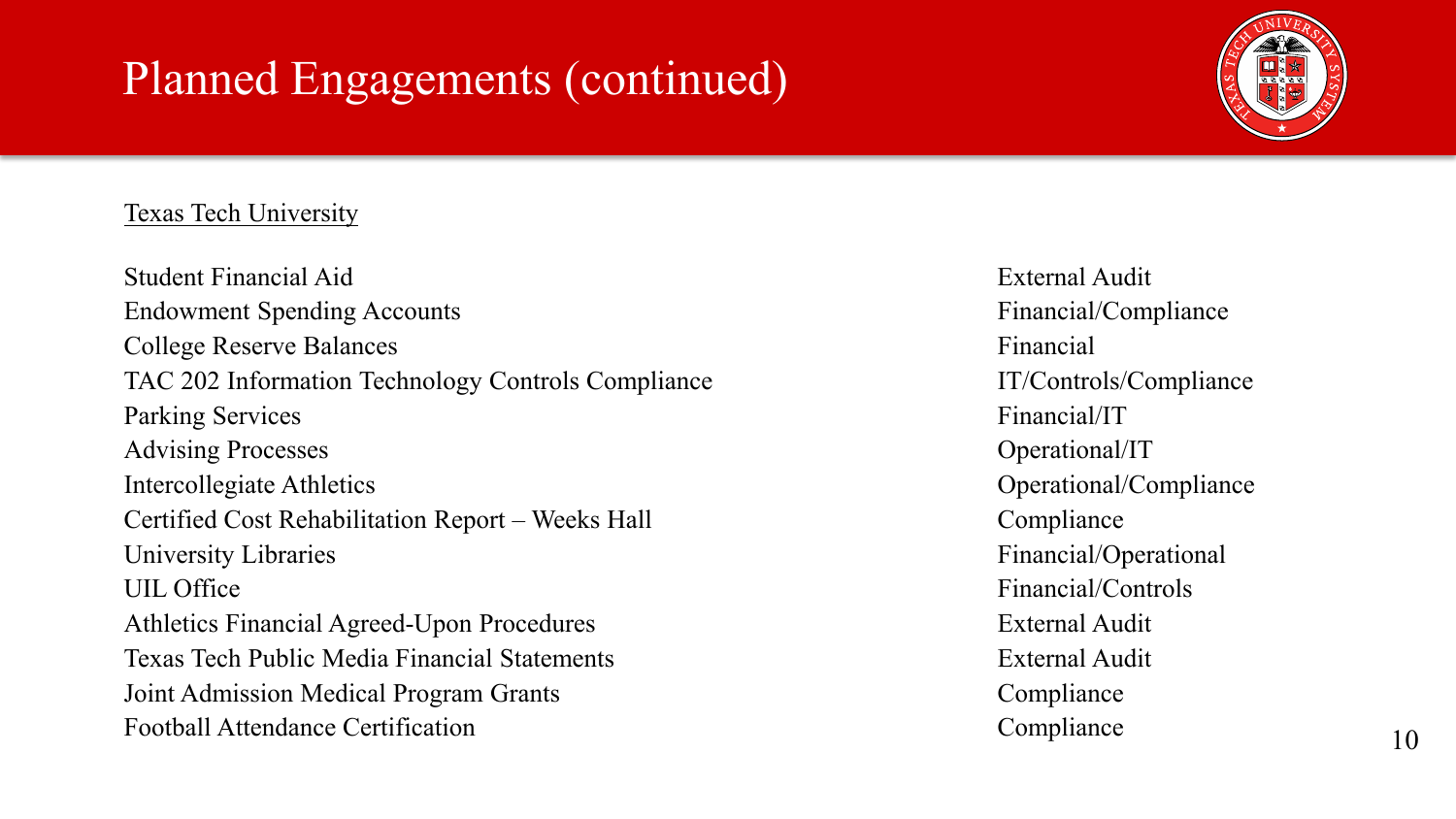

Texas Tech University Health Sciences Center

Student Financial Aid External Amarillo Campus Departments **Financial** Office of the Registrar **Operational** School of Pharmacy Financial/Operational School of Nursing Financial/Operational Lubbock Department of Pediatrics Financial/Operational Mental Health Institute **Financial**/Controls Willed Body Program Compliance Correctional Managed Health Care Contract Compliance Texas Higher Education Coordinating Board Residency Grants Compliance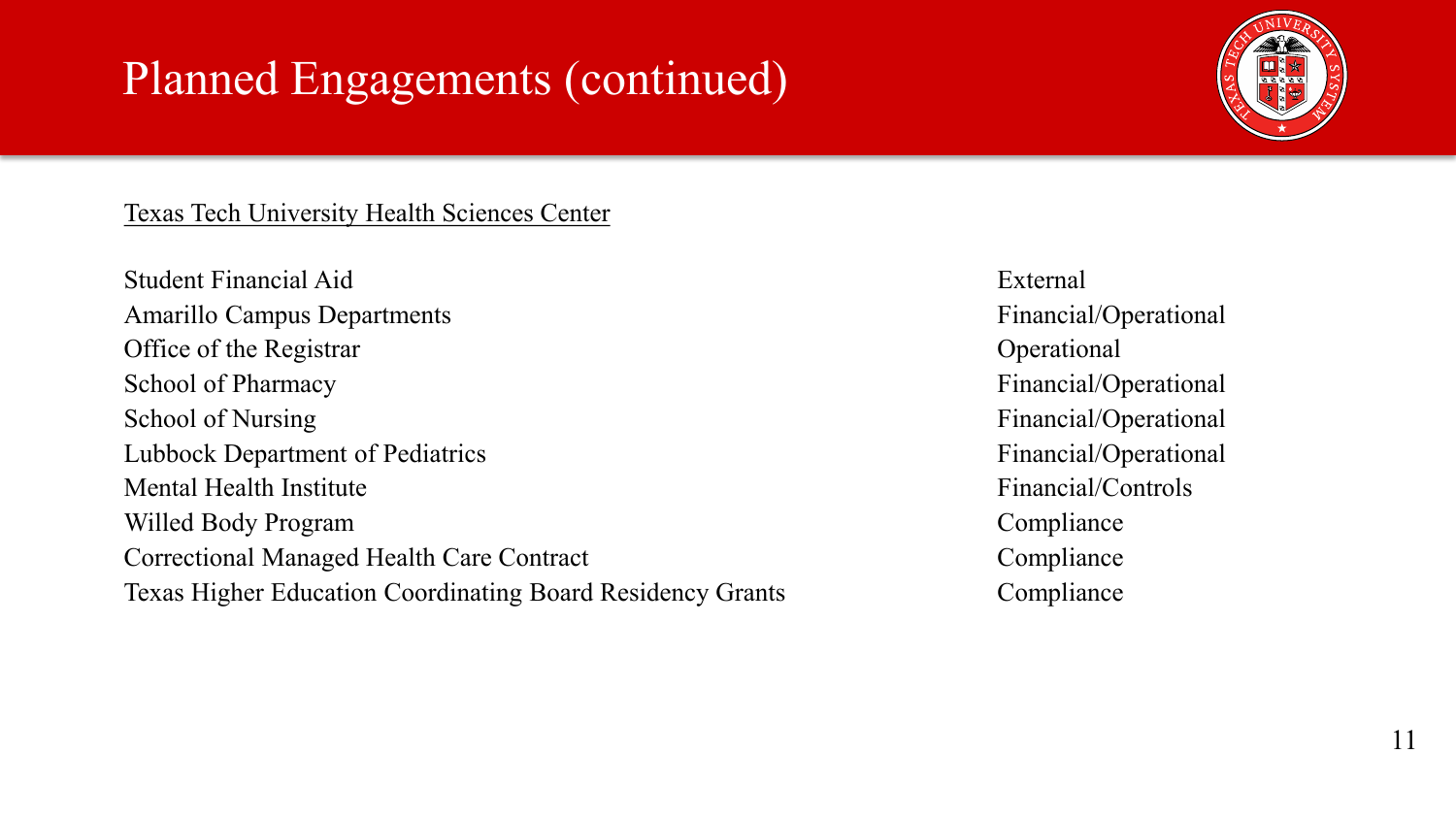

Texas Tech University Health Sciences Center El Paso

Information Technology Governance IT/Governance Physical Plant IT/Operational MPIP Business Office Operational Research Safety **Operational/Compliance** Student Financial Aid Compliance GE Centricity EMR Application Controls IT/Controls Hunt School of Nursing Financial/Operational Institutional Advancement **Financial**/Controls Texas Higher Education Coordinating Board Residency Grants Compliance Willed Body Program Compliance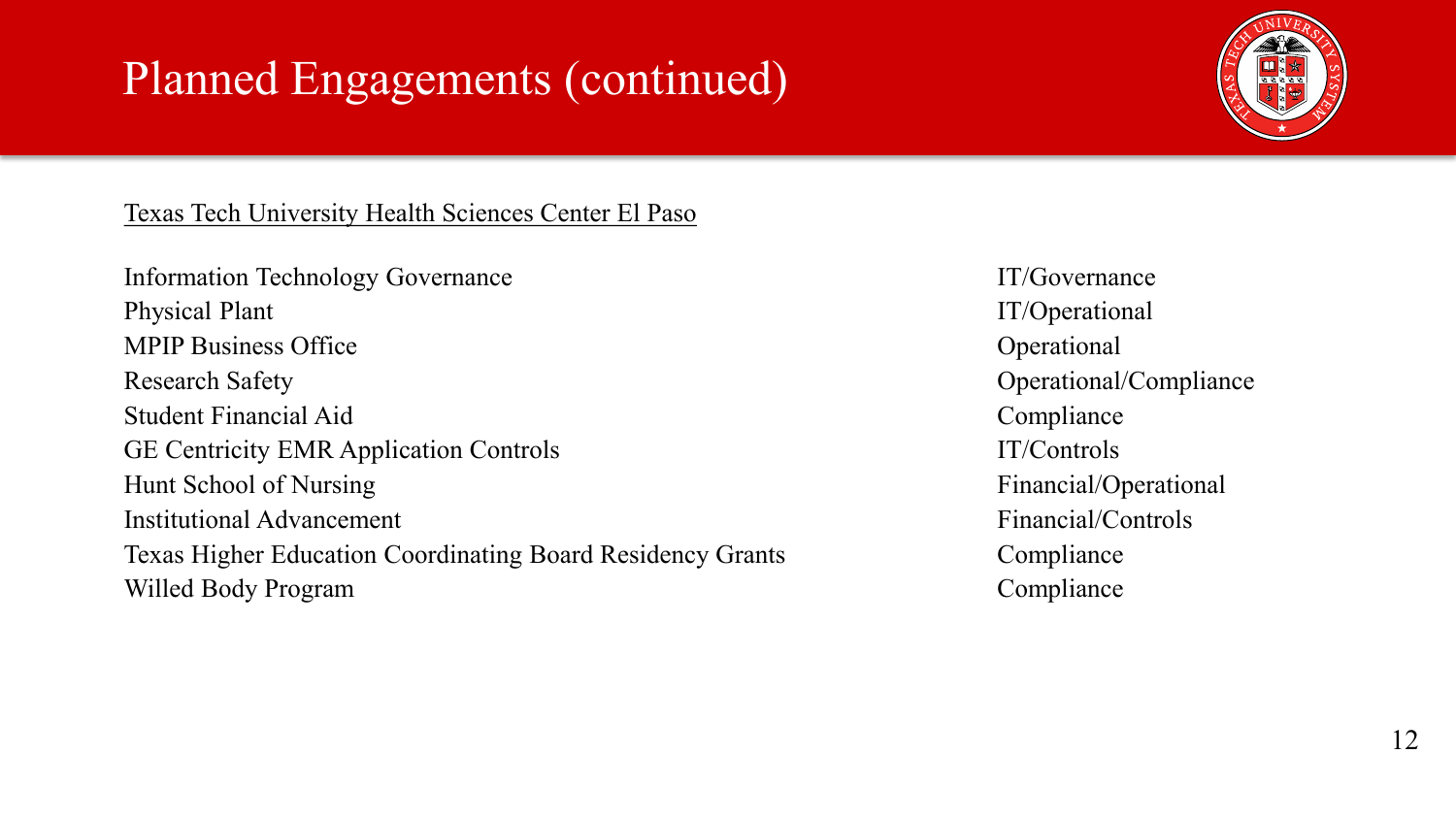#### Angelo State University

Contracting Office Operational/Compliance Student Financial Aid Compliance Office of Institutional Advancement Management Advisory Payroll Security and Processes IT/Controls Online Giving Processes **IT/Management Advisory** Athletics Financial Agreed-Upon Procedures **External Audit** External Audit Carr Foundation Financial Statements External Audit ASU Foundation, Inc. Financial Statements External Audit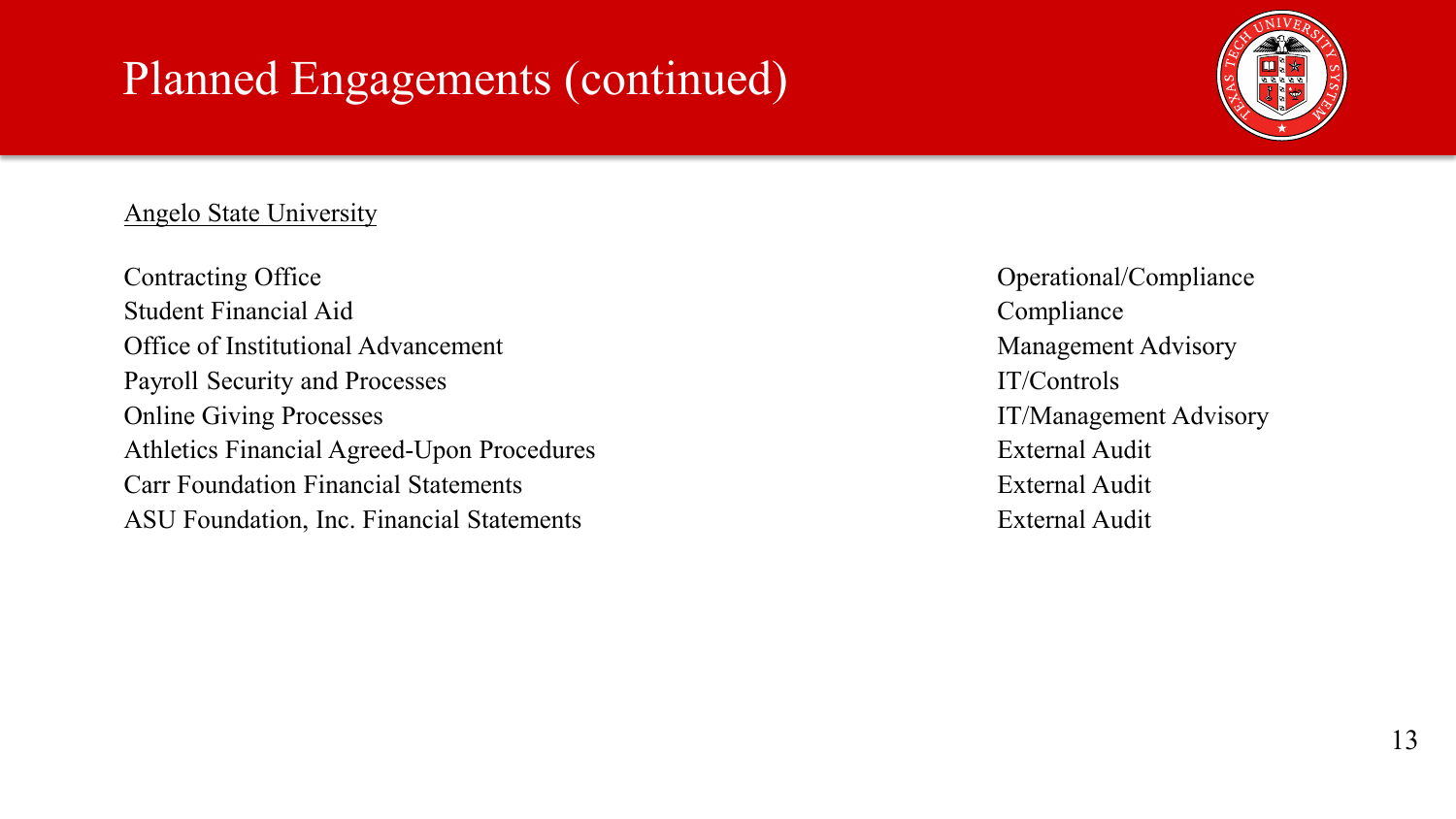

The Office of Audit Services evaluates and contributes to the improvement of governance, risk management, and control processes. The nature of the activities is determined by a risk assessment process undertaken annually with the input of senior management and the Board of Regents. Additionally, management advisory engagements may be planned to improve the management of risks, to add value, and to improve Texas Tech's operations.

The Office of Audit Services evaluates Texas Tech's governance processes for:

- Making strategic and operational decisions
- Providing oversight of risk management and control processes
- Promoting appropriate ethics and values within Texas Tech and its component institutions
- Ensuring effective organizational performance management and accountability
- Communicating risk and control information to appropriate areas
- Coordinating the activities of and communicating information among our office, the Board of Regents, external auditors, other assurance providers, and management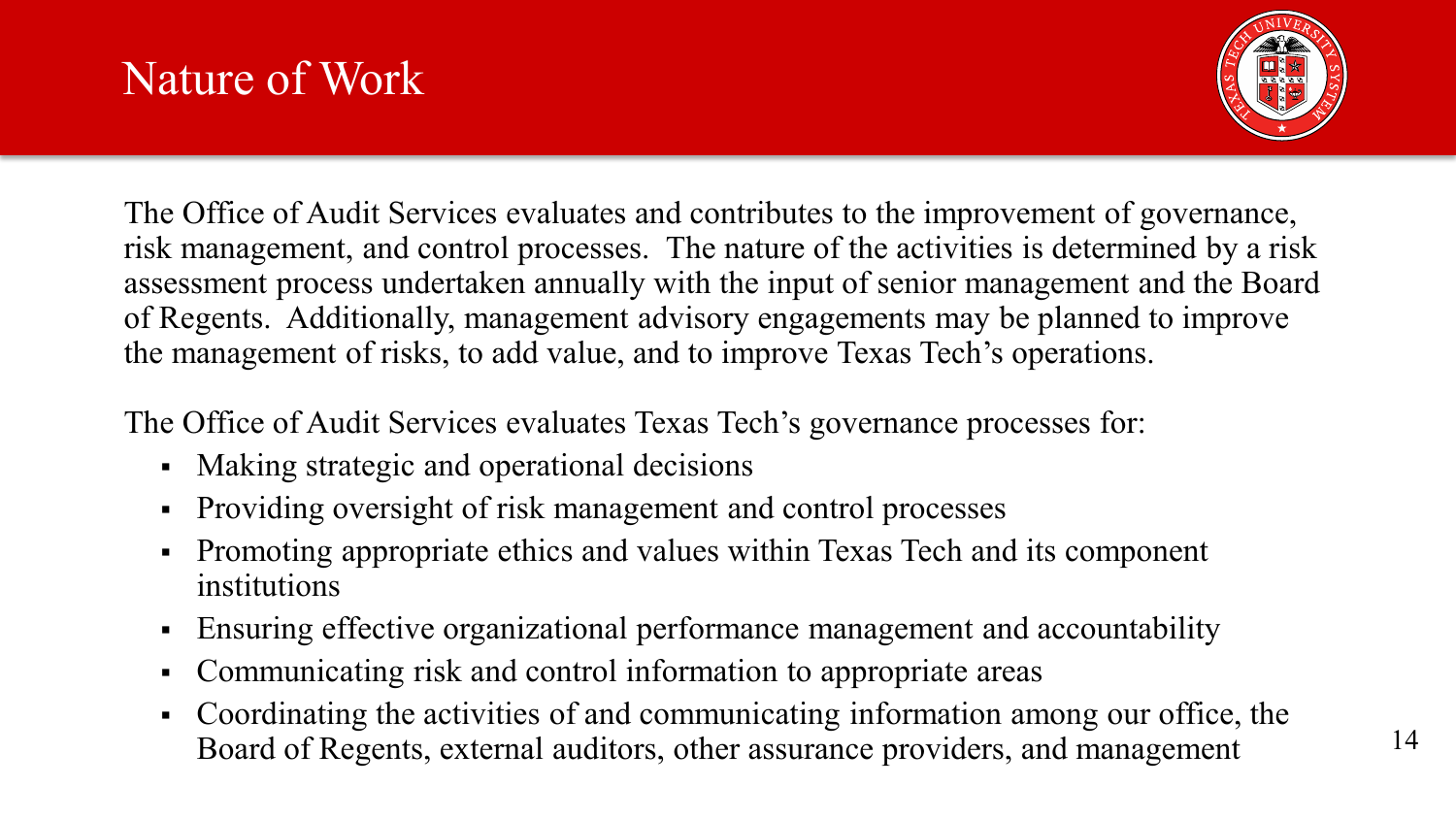## Nature of Work (continued)



The Office of Audit Services evaluates risk exposures and the effectiveness of controls relating to Texas Tech's governance, operations, and information systems regarding the

- achievement of strategic objectives;
- reliability and integrity of financial and operational information;
- effectiveness and efficiency of operations and programs;
- safeguarding of assets; and
- compliance with laws, regulations, policies, procedures, and contracts.

During the planning phase of each engagement, we determine the scope of work to be performed based on a unit-level assessment of risk. For most engagements, we will conduct an entrance conference and/or provide an engagement letter in order to communicate the scope and objectives of our audit to the management personnel involved.

The Institute of Internal Auditors, International Professional Practices Framework. (Lake Mary: The Institute of Internal Auditors, 2017). pp 54-55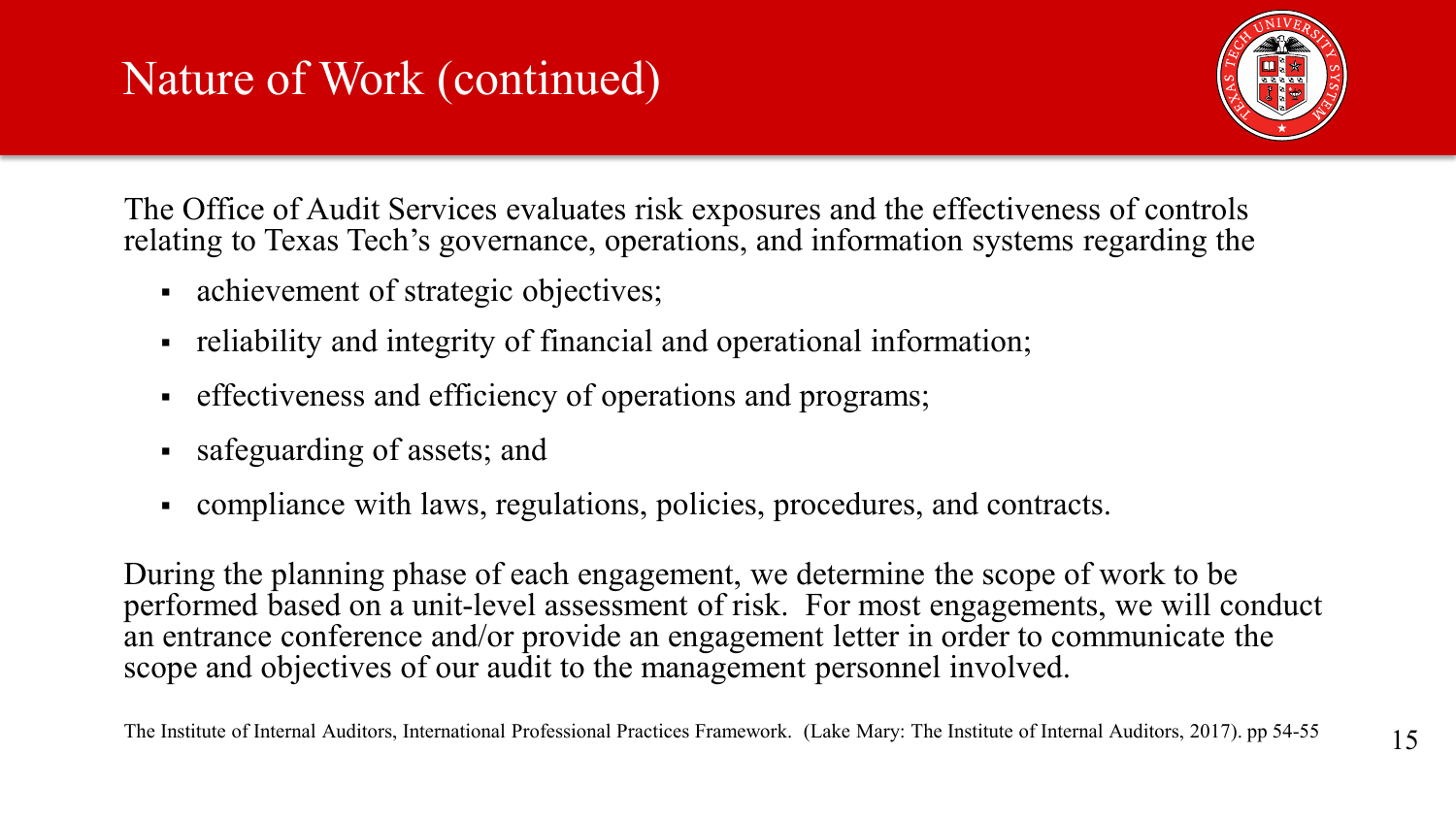#### Audit Process



Audit and consulting engagements are performed in three general phases: planning, fieldwork & review, and reporting. As indicated earlier, the success of our efforts is monitored through a broad internal and external quality assurance program. The illustration on the following page documents the procedures normally employed in the performance of an engagement.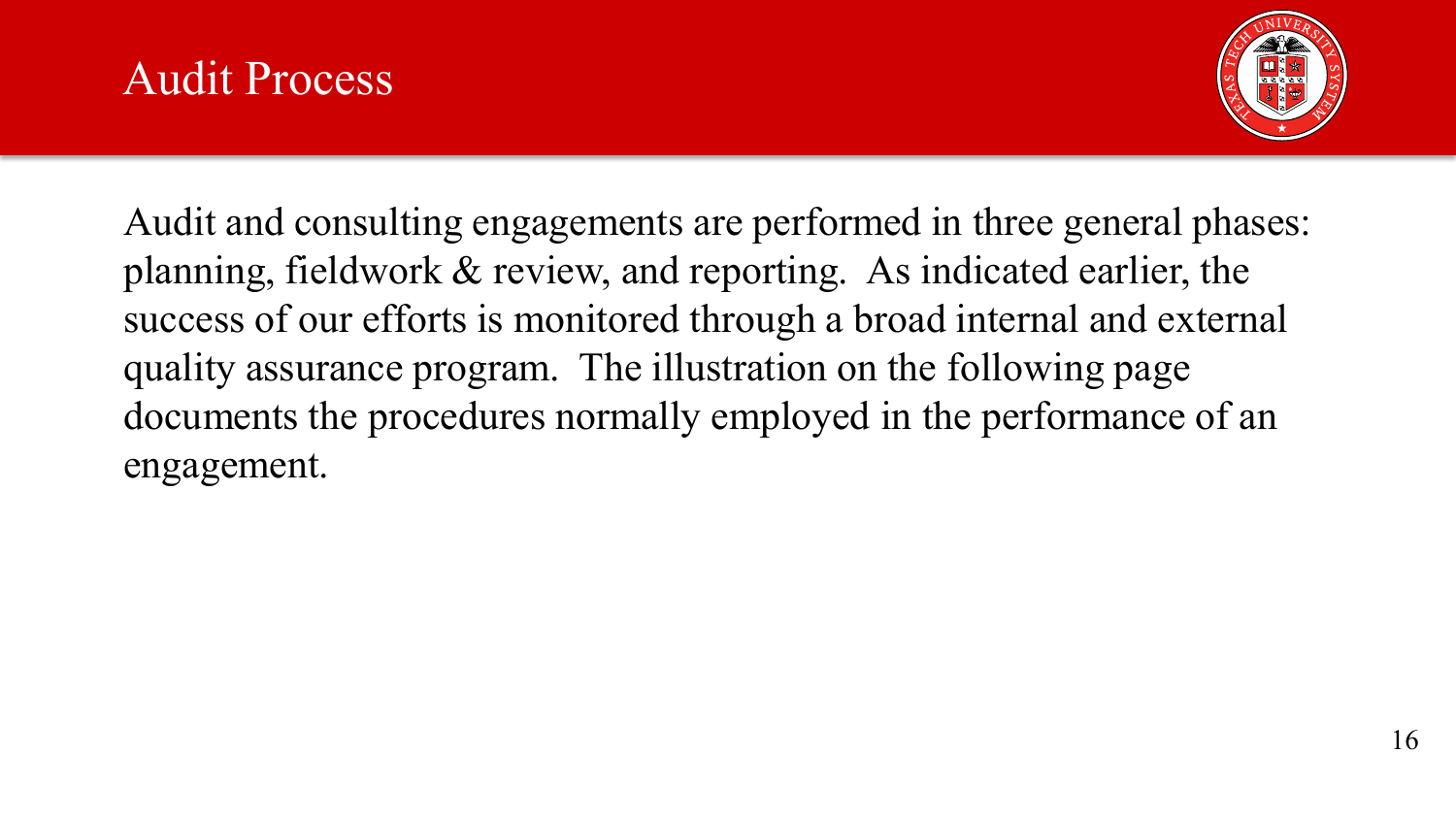## Audit Process (continued)



#### Planning

- **Select engagement team**
- **Perform engagement risk** assessment with input from the client, management, and audit team members
- Develop audit scope and objectives
- Document anticipated deliverables
- Prepare audit program
- Hold entrance conference with client to communicate audit plans



- Develop and perform detailed testing
- **Document and evaluate** processes and controls
- $\blacksquare$  Interview client staff members
- **Perform other audit** procedures to meet audit objectives
- Review work papers for completeness and accuracy
- Evaluate audit evidence and develop conclusions
- Communicate with client on an ongoing basis

#### Reporting

- Document strengths and opportunities for improvement
- Communicate with client management regarding audit results
- Develop recommendations
- Prepare draft report
- Obtain management's plan of action to address issues
- Issue final report
- Evaluate audit performance
- Follow up on implementation of action plans